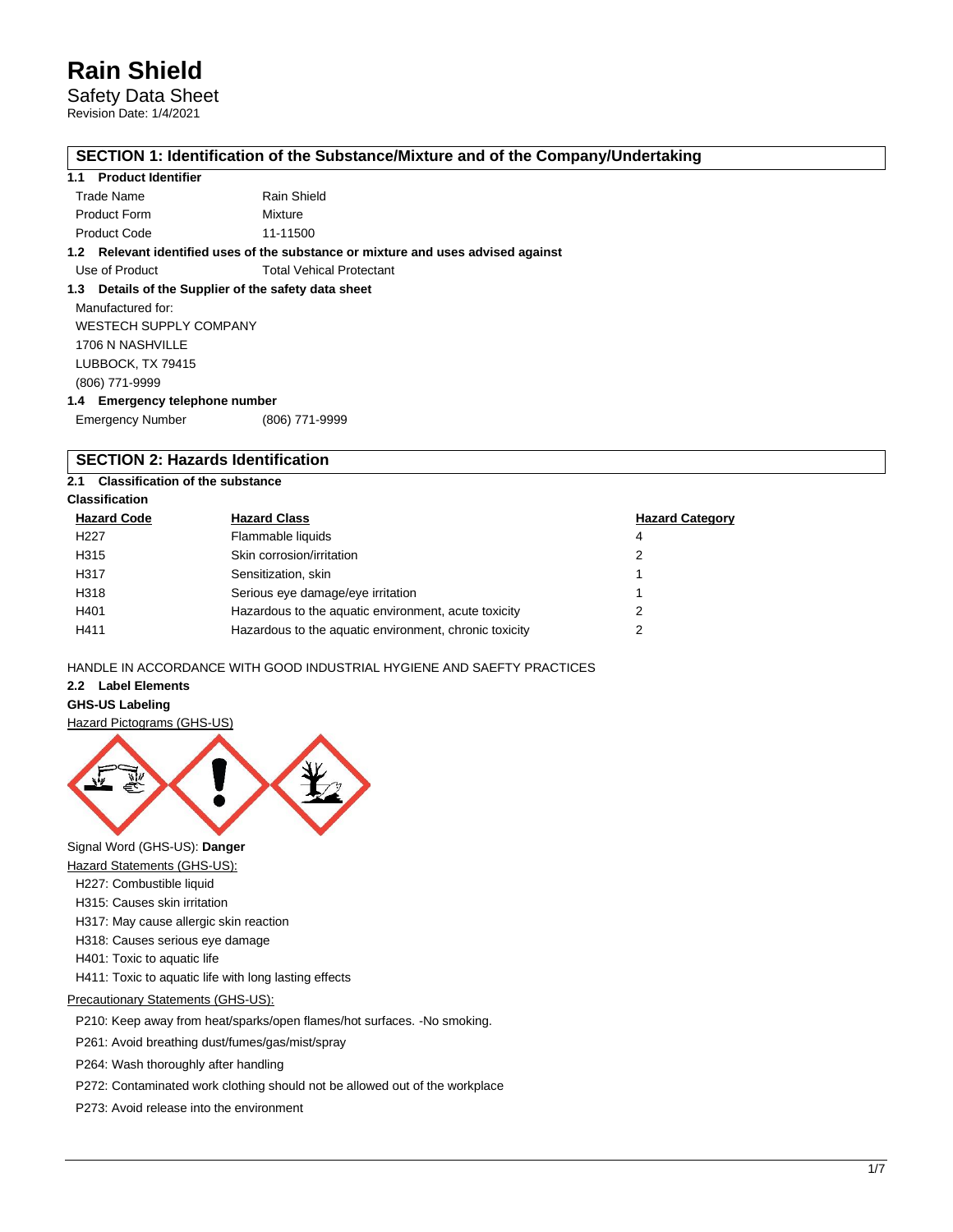## Safety Data Sheet

P280: Wear protective gloves/protective clothing/eye protection/face protection

P310: Immediately call a POISON CENTER or doctor/physician

P321: Specific treatment (see section 4)

P362: Take off contaminated clothing and wash before reuse

P391: Collect spillage

P302+P352: IF ON SKIN: Wash with soap and water

P305+P351+P338: IF IN EYES: Rinse cautiously with water for several minutes. Remove contact lenses if present and easy to do – continue rinsing

P333+P313: If skin irritation or a rash occurs: Get medical advice/attention

P370+P378: In case of fire: See section 5 for extinction

P403+P235: Store in a well ventilated place. Keep cool

P501: Dispose of contents/container in accordance with local, state and federal authorities.

## **2.3 Other Hazards**

No additional information available

## **2.4 Unknown acute toxicity (GHS-US)**

No Data Available

## **SECTION 3: Composition/Information on Ingredients**

### **3.1 Substance**

- Not applicable
- **3.2 Mixture**

| <b>Ingredient Name</b>                 | CAS#                | <b>Composition</b> |
|----------------------------------------|---------------------|--------------------|
| Water                                  | 7732-18-5           | >75%               |
| 2-butoxyethanol                        | 111-76-2            | 5-10%              |
| <b>Proprietary Surfactant Blend</b>    | Proprietary         | $1 - 5%$           |
| Amines, C10-16-Alkyldimethyl, N-oxides | 70592-80-2          | $1-5%$             |
| Proprietary Fragrance Blend            | Proprietary         | $1 - 5%$           |
| Alcohols, C9-11, ethoxylated           | 68439-46-3          | $1 - 5%$           |
| <b>Cationic Emulsifier</b>             | Proprietary         | $1 - 5%$           |
| Confidential Dye Ingredient            | <b>Trade Secret</b> | $1 - 5%$           |
| <b>Ethoxylated Amine</b>               | Proprietary         | $1 - 5%$           |
| Citric Acid                            | 77-92-9             | $1 - 5%$           |

## **SECTION 4: First Aid Measures**

#### **4.1 Description of first aid measures**

| First-Aid measures general                                      | Never give anything by mouth to an unconscious person. If you feel unwell, seek medical<br>advice (show the label where possible).                                                                                                                                                                                                                 |  |  |
|-----------------------------------------------------------------|----------------------------------------------------------------------------------------------------------------------------------------------------------------------------------------------------------------------------------------------------------------------------------------------------------------------------------------------------|--|--|
| First-Aid after inhalation                                      | IF INHALED. Use artificial respiration and oxygen if needed. Remove victim to fresh air and<br>keep at rest in a position comfortable for breathing. If irritation persists, seek medical attention.                                                                                                                                               |  |  |
| First-Aid after skin contact                                    | IF ON SKIN. Wash with soap and water. Immediately rinse with plenty of water (for at least 15<br>minutes).                                                                                                                                                                                                                                         |  |  |
| First-Aid after eye contact                                     | IF IN EYES. Rinse cautiously with water for several minutes. Remove contact lenses if present<br>and easy to do – continue rinsing. Immediately call a POISON CENTER or doctor/physician.<br>Rinse immediately and thoroughly, pulling the eyelids well away from the eye (15 minutes<br>minimum). If irritation persists, seek medical attention. |  |  |
| First-Aid after ingestion                                       | IF SWALLOWED. Rinse mouth. Do NOT induce vomiting. Dilute stomach contents by drinking<br>water. If vomiting occurs spontaneously, keep head below hips to prevent breathing vomit into<br>lungs. Call physician immediately.                                                                                                                      |  |  |
| 4.2 Most important symptoms and effects, both acute and delayed |                                                                                                                                                                                                                                                                                                                                                    |  |  |

Symptoms/injuries Causes skin irritation. May cause allergic skin reaction. Causes serious eye damage.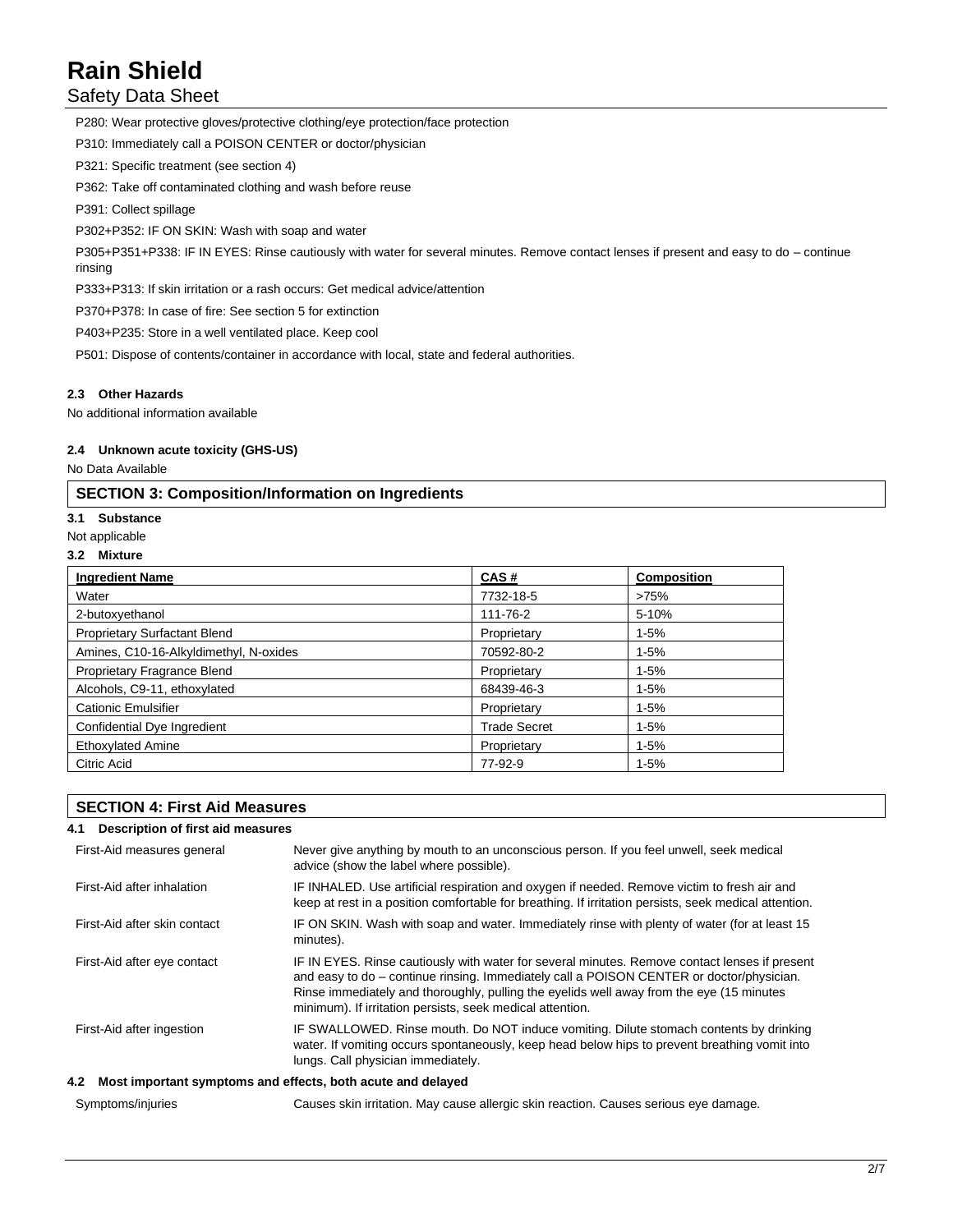## Safety Data Sheet

| Symptoms/injuries after inhalation   | May cause headache, nausea and irritation of respiratory tract.                     |
|--------------------------------------|-------------------------------------------------------------------------------------|
| Symptoms/injuries after skin contact | Causes skin irritation. May cause allergic skin reaction.                           |
| Symptoms/injuries after eye contact  | Causes serious eye damage.                                                          |
| Symptoms/injuries after ingestion    | May cause gastrointestinal irritation, nausea, vomiting, and diarrhea if swallowed. |
| Chronic symptoms                     | No data available.                                                                  |

## **4.3 Indication of immediate medical attention and special treatment needed**

No additional information available

## **SECTION 5: Firefighting Measures**

## **5.1 Extinguishing media**

| Suitable Extinguishing Media                              | Alcohol resistant foam. Carbon dioxide. Dry powder. Water spray.                                                                                                                                                  |  |  |
|-----------------------------------------------------------|-------------------------------------------------------------------------------------------------------------------------------------------------------------------------------------------------------------------|--|--|
| 5.2 Special hazards arising from the substance or mixture |                                                                                                                                                                                                                   |  |  |
| Fire Hazard                                               | Flash Point 146 F (Closed Cup). However, this product did not sustain combustibility per ASTM<br>4206, Standard Test Method for Sustained Burning of Liquid Mixtures Using the Small Scale<br>Open-Cup Apparatus. |  |  |
| <b>Explosion Hazard</b>                                   | The product is not explosive.                                                                                                                                                                                     |  |  |
| Reactivity                                                | Concentrated solution contact with metals will produce hydrogen gas.                                                                                                                                              |  |  |
| 5.3 Special hazards arising from the substance or mixture |                                                                                                                                                                                                                   |  |  |
| Firefighting instructions                                 | Do not dispose of fire-fighting water in the environment. Exercise caution when fighting any<br>chemical fire. Use water spray or fog for cooling exposed containers.                                             |  |  |

Protection during firefighting Do not enter fire area without proper protective equipment, including respiratory protection.

## **SECTION 6: Accidental Release Measures**

|                                                          | 6.1 Personal precautions, protective equipment and emergency procedures                                                                                                                            |  |  |
|----------------------------------------------------------|----------------------------------------------------------------------------------------------------------------------------------------------------------------------------------------------------|--|--|
| General measures                                         | Ventilate area. Avoid breathing vapors, mist or gas. Spill should be handled by trained clean-up<br>crews. For personal protection see Section 8.                                                  |  |  |
| 6.1.1 For non-emergency personnel                        |                                                                                                                                                                                                    |  |  |
| Protective equipment                                     | Wear Protective equipment as described in Section 8.                                                                                                                                               |  |  |
| Emergency procedures                                     | Contain the spill. Do not let product enter drains. Remove unnecessary personnel.                                                                                                                  |  |  |
| 6.1.2 For emergency responders                           |                                                                                                                                                                                                    |  |  |
| Protective equipment                                     | Wear Protective equipment as described in Section 8.                                                                                                                                               |  |  |
| 6.2 Environmental precautions                            |                                                                                                                                                                                                    |  |  |
|                                                          | Prevent entry to sewers and public waters. Notify authorities if liquid enters sewers or publics waters.                                                                                           |  |  |
| 6.3 Methods and material for containment and cleaning up |                                                                                                                                                                                                    |  |  |
| For containment                                          | Prevent entry to sewers and public waters. Contain any spills with dikes or absorbents to<br>prevent migration and entry into sewers or streams.                                                   |  |  |
| Methods for cleaning up                                  | Soak up spills with inert solids, such as clay or diatomaceous earth as soon as possible. Place<br>in a suitable container for disposal in accordance with the waste regulations (see Section 13). |  |  |
| 6.4 reference to other sections                          |                                                                                                                                                                                                    |  |  |
| No additional information available.                     |                                                                                                                                                                                                    |  |  |

## **SECTION 7: Handling and Storage 7.1 Precautions for safe handling** Precautions for safe handling Do not handle until all safety precautions have been read and understood. Wear proper safety equipment including chemically resistant gloves and safety glasses or goggles. Use with adequate ventilation. Wash thoroughly after handling. Do not get in eyes. Avoid prolonged or repeated contact with skin. Do not breathe mist or vapor. Do not swallow. Store between 50 F & 100 F.

### **7.2 Conditions for safe storage, including and incompatibilities**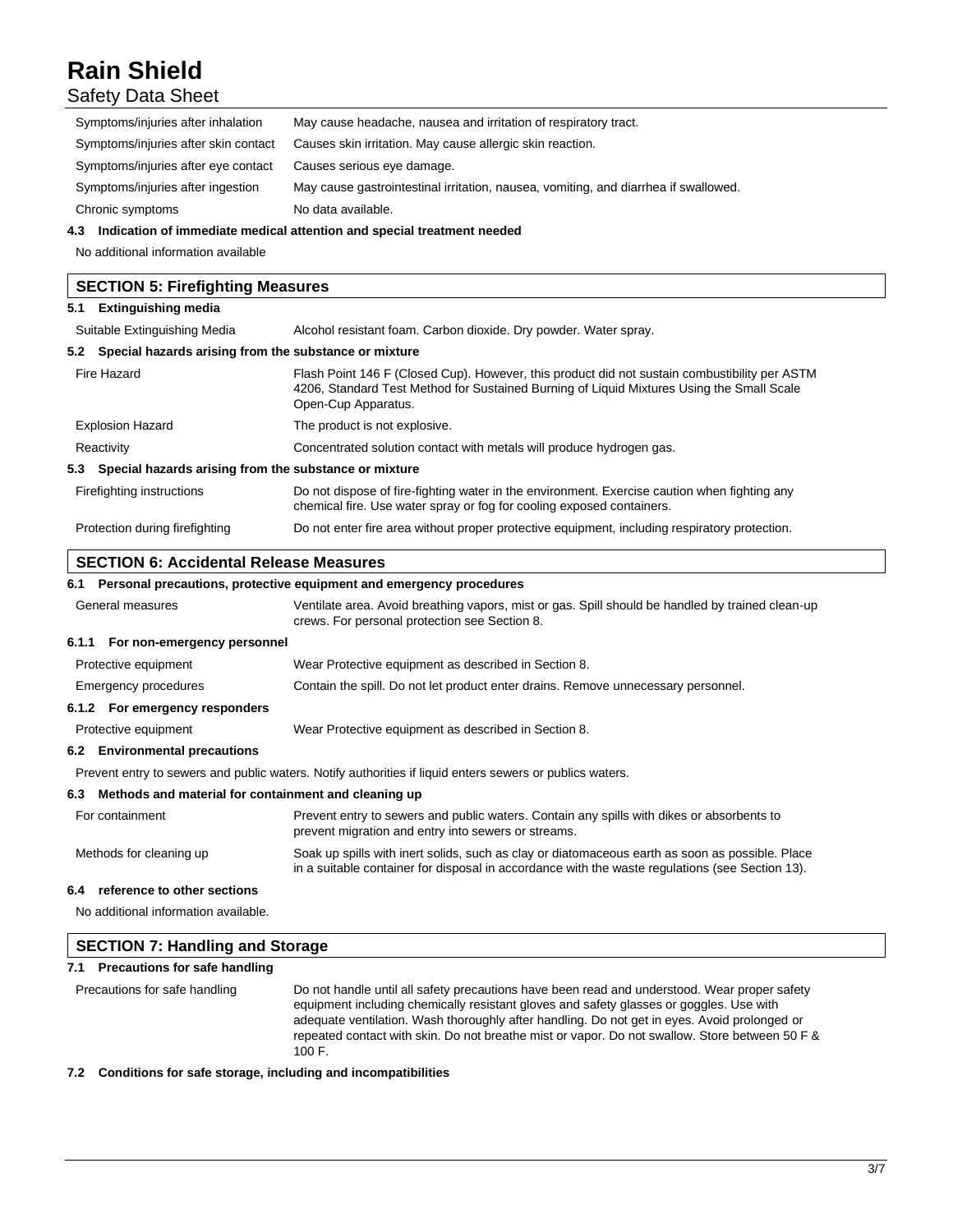Safety Data Sheet

Storage conditions Store in approved containers only. Keep container in a cool, well ventilated place away from heat sources and incompatible materials (See Section 10.5). Keep container tightly closed.

## **7.3 Specific end uses**

No additional information

## **SECTION 8: Exposure Controls/Personal Protection**

## **8.1 control parameters**

r

No OSHA and ACGIH PEL's or TLV's for the listed ingredients of this product unless listed stated below:

| 2-Butoxyethanol, CAS # 111-76-2 |                 |                    |                  |
|---------------------------------|-----------------|--------------------|------------------|
| OSHA PEL (TWA)                  | OSHA PEL (STEL) | OSHA PEL (Ceiling) | <b>ACGIH-TLV</b> |
| 50 ppm                          | Not Established | Not Established    | 20 ppm (TWA)     |

### **8.2 Exposure Controls**

| Personal protective equipment | Chemical resistant gloves. Protective clothing. Safety glasses or goggles                          |
|-------------------------------|----------------------------------------------------------------------------------------------------|
| Hand protection               | Chemical resistant gloves.                                                                         |
| Eye protection                | Safety glasses or goggles.                                                                         |
| Skin and body protection      | Wear long sleeves. Wear suitable protective clothing.                                              |
| Respiratory protection        | Where excessive vapor, mist, or dust may result, use approved respiratory protection<br>equipment. |

## **SECTION 9: Physical and Chemical Properties**

## **9.1 Information on basic physical and chemical properties**

| <b>Example the U.S. David Privated and Chemical properties</b> |
|----------------------------------------------------------------|
| Dyed Liquid                                                    |
| Yellow                                                         |
| Dreamsicle                                                     |
| No data available                                              |
| 3.5                                                            |
| No data Available                                              |
| No data Available                                              |
| No data Available                                              |
| No data Available                                              |
| 146 °F (Closed Cup)                                            |
| No data Available                                              |
| No data Available                                              |
| No data Available                                              |
| No data Available                                              |
| No data Available                                              |
| $0.996$ g/ml                                                   |
| Water soluble                                                  |
| No data Available                                              |
| No data Available                                              |
| No data Available                                              |
| No data Available                                              |
| No data Available                                              |
| No data Available                                              |
| No data Available                                              |
|                                                                |

## **9.2 Exposure Controls**

No additional information available

**SECTION 10: Stability and reactivity**

## **10.1 Reactivity**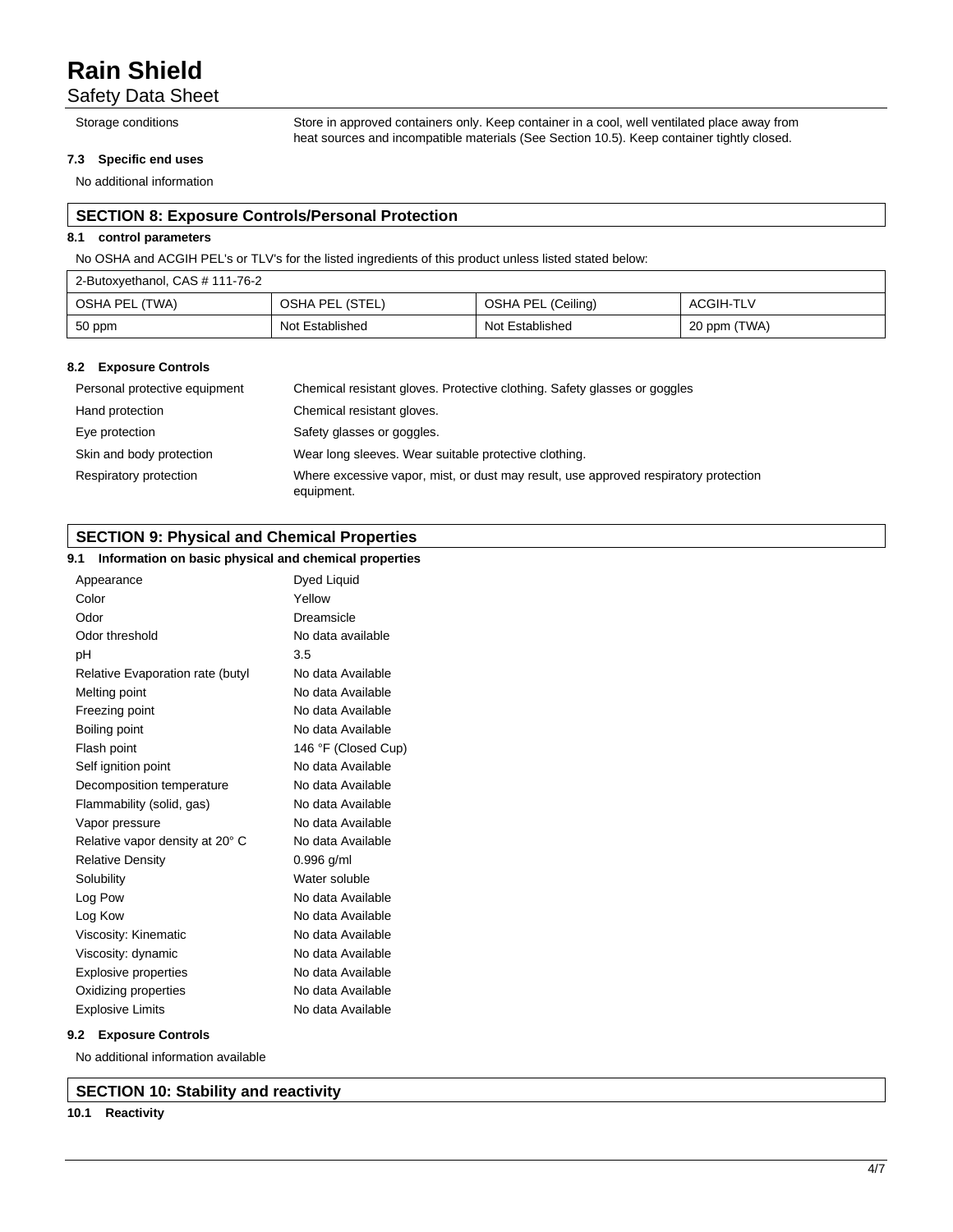## Safety Data Sheet

Contact with reactive metals (e.g. aluminum) may result in the generation of hydrogen gas.

### **10.2 Chemical Stability**

Stable under recommended handling and storage conditions (see section 7).

### **10.3 Possibility of hazardous reactions**

Corrosive in contact with metals. Contact with metallic substances may release flammable hydrogen gas. Contact with strong Bases will cause excessive heat and splattering.

#### **10.4 Conditions to avoid**

None known

#### **10.5 Incompatible Materials**

Avoid contact with: bases, metal, amines, ammonia, reducers, oxidizers, aldehydes, metal salts, strong acids, metal oxides, alkanolamines, acid chlorides, and combustible materials

#### **10.6 Hazardous decomposition products**

Thermal decomposition can result in: smoke, ammonia, hydrocarbons, carbon oxides, and nitrogen oxides

## **SECTION 11: Toxicological information**

#### **11.1 Information on toxicological effects**

| Oral LD50: > 2000 mg/kg (rat) Calculated                 |                                  |  |
|----------------------------------------------------------|----------------------------------|--|
| Dermal LD50: > 2000 mg/kg (rabbit) Calculated            |                                  |  |
| Inhalation LD50: $>$ 5 mg/l (Dust/mist (Rat)) Calculated |                                  |  |
| Skin Corrosion/irritation                                | Causes skin irritation           |  |
| Serious eye damage/irritation                            | Causes serious eye damage        |  |
| Respiratory or skin sensitization                        | May cause allergic skin reaction |  |
| Germ cell mutagenicity                                   | Not Classified                   |  |
| Carcinogenicity                                          | Not Classified                   |  |
| Reproductive toxicity                                    | Not Classified                   |  |
| Specific organ toxicity single exposure                  | Not Classified                   |  |
| Specific organ toxicity repeated exposure                | Not Classified                   |  |
| Aspiration hazard                                        | Not Classified                   |  |
| Symptoms/injuries after inhalation                       | See Section 4                    |  |
| Symptoms/injuries after skin contact                     | See Section 4                    |  |
| Symptoms/injuries after eye contact                      | See Section 4                    |  |
| Symptoms/injuries after ingestion                        | See Section 4                    |  |
| Chronic symptoms                                         | Not Classified                   |  |

## **SECTION 12: Ecological information**

- **12.1 Toxicity**
- No Data
- **12.2 Persistence and degradability**
- No Data
- **12.3 Bioaccumlative potential**

No Data

**12.4 Mobility in soil**

No Data

**12.5 Other adverse effect**

No Data

**SECTION 13: Disposal Considerations**

## **13.1 Waste Treatment methods**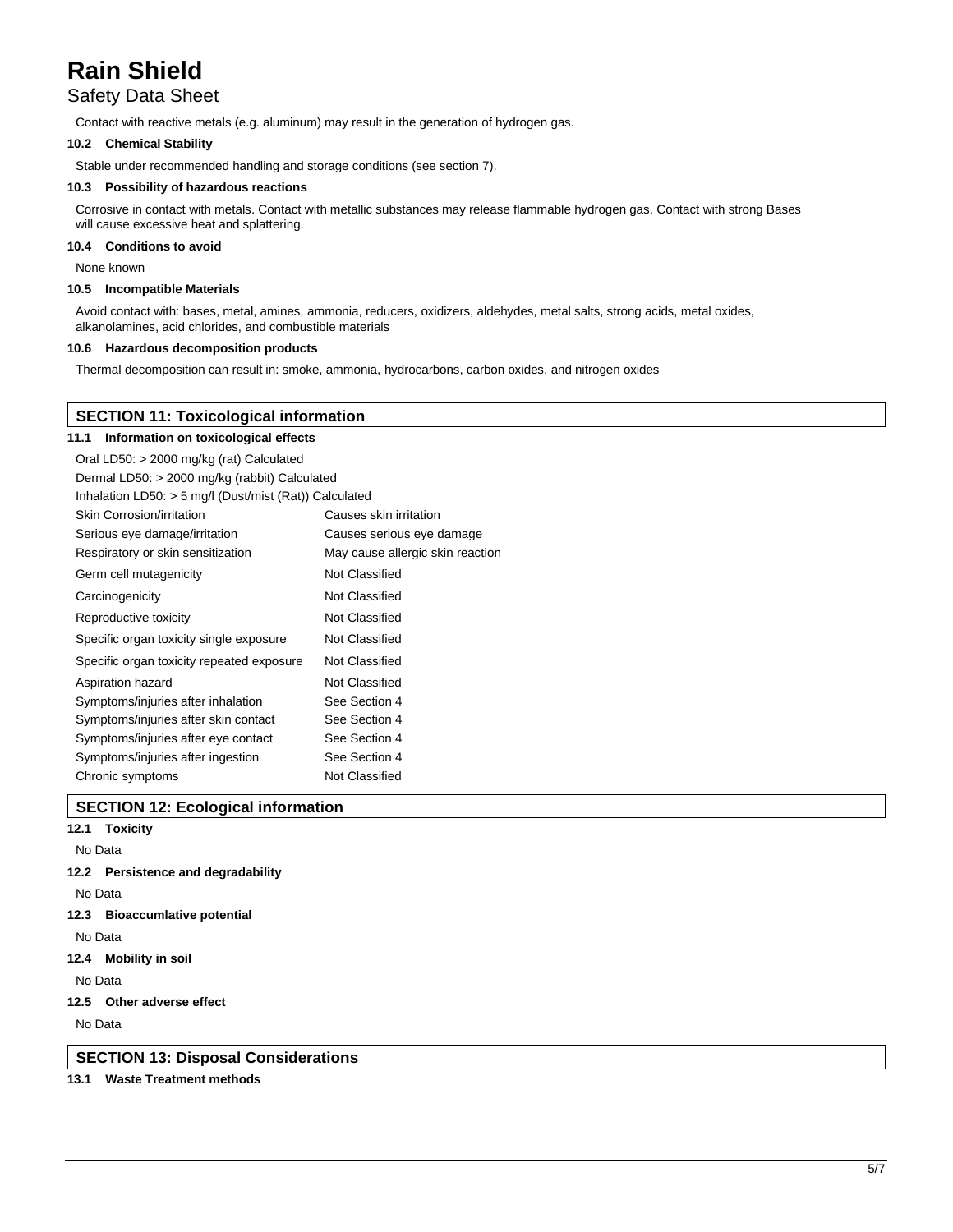Safety Data Sheet

| Waste treatment methods        | Do not discharge to public wastewater systems without permit of pollution control authorities.<br>No discharge to surface waters is allowed without NPDES permit. |
|--------------------------------|-------------------------------------------------------------------------------------------------------------------------------------------------------------------|
| Waste disposal recommendations | Dispose in a safe manner in accordance with local/national regulations. Do not allow the<br>product to be released to the environment.                            |

## **SECTION 14: Transportation information**

**14.1 UN number, proper shipping name, class and packaging groups.**

Domestic Ground Non-Bulk Shipments

NOT DOT REGULATED

## **14.2 Additional information**

Not available

## **SECTION 15: Regulatory Information**

### **15.1 Federal regulations**

**TSCA Inventory:** The components of this product are listed.

**SARA 311/312 Hazard category (40 CFR 370.2):** Acute and chronic health hazard, fire hazard.

**SARA 313 Toxic Release Reporting (40CFR Part 372):** 2-butoxyethanol, CAS# 111-76-2, 5-10% by wt.

**SARA 302 EHS Emergency Planning (40CFR Part 355):** No listed substance known over 1.0% or over 0.1% that are carcinogenic.

**SARA 304 EHS Emergency Planning (40CFR Part 355):** No listed substance known over 1.0% or over 0.1% that are carcinogenic.

**CERCLA Section 102-103 HS Released Reporting (40 CFR part 302-102a):** 2-butoxyethanol, CAS# 111-76-2, RQ no listed value, see 50 Federal Register 13456 for RQ lbs.

**15.2.1 International regulations**

No Data

**15.2.2 National regulations**

No Data

## **15.3 State Regulations**

## **California Prop. 65**

Approximate quantities by weight

• Ethylene glycol (ingested)/ developmental/ CAS# 107-21-1/ Trace

## **New Jersey Right to Know**

Approximate quantities by weight

- 2-BUTOXY ETHANOL/ CAS# 111-76-2/ 5-10% by wt.
- DIPENTENE/ CAS# 138-86-3/ 0.1-1% by wt.
- PROPYLENE GLYCOL/ CAS# 57-55-6/ 0.1-1% by wt.
- HYDROGEN PEROXIDE/ CAS# 7722-84-1/ Trace
- ETHYLENE GLYCOL/ CAS# 107-21-1/ Trace
- ISOPROPYL ALCOHOL/ CAS# 67-63-0/ Trace

## **SECTION 16: Other Information**

| Other information      | None     |
|------------------------|----------|
| <b>NFPA</b>            |          |
| NFPA Health Hazard     | 2        |
| NFPA Fire Hazard       | 2        |
| <b>NFPA Reactivity</b> | $\Omega$ |
| <b>HMIS</b>            |          |
| Health                 | 2        |
| Flammability           | 2        |